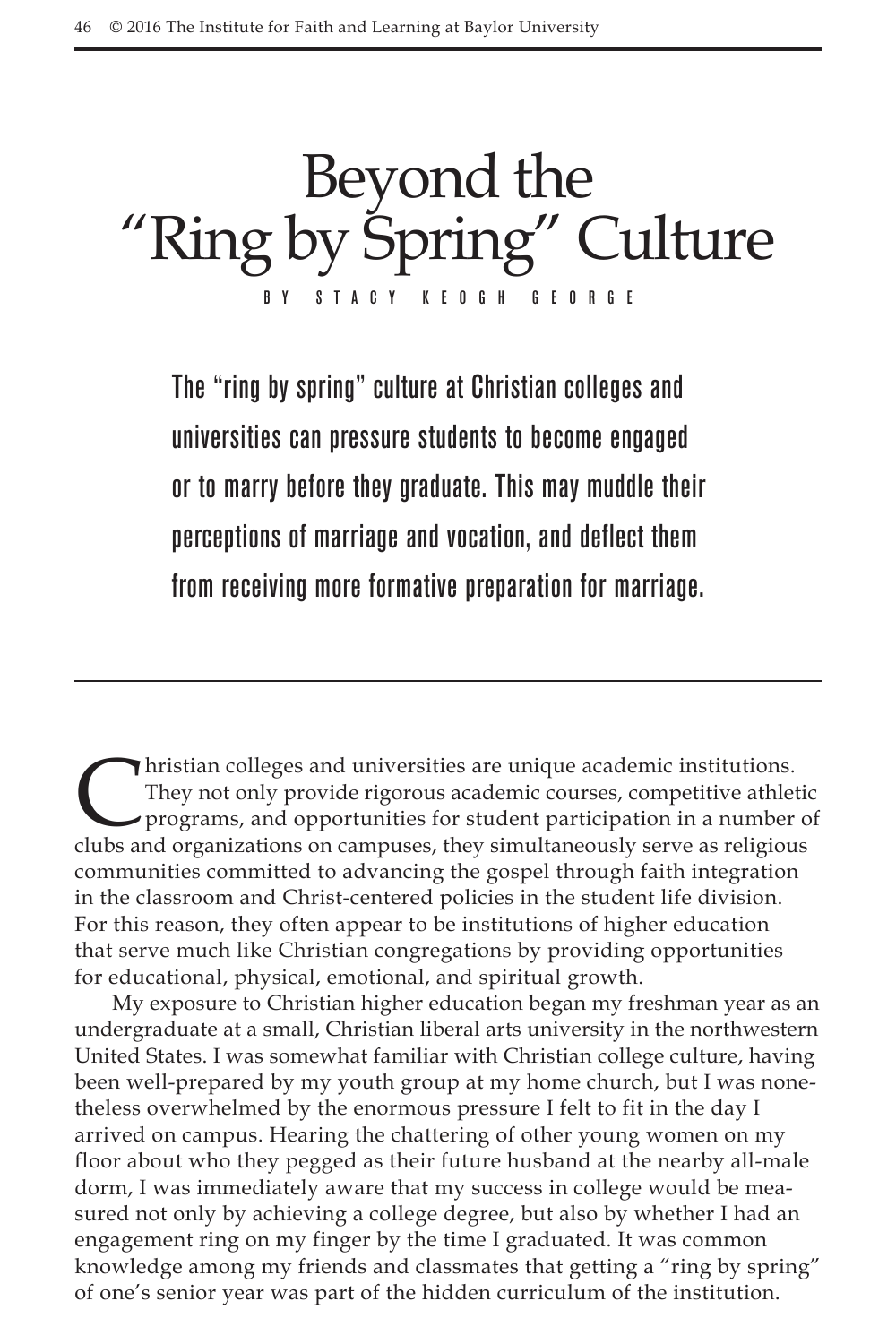Though I failed to get my ring by spring, I succeeded academically and eventually returned to Christian higher education a decade later as a professor. In the first weeks of teaching, I was stunned to hear that the ring by spring culture still pervaded student life. Within the first two weeks of the fall semester I had three students, all single women, approach me with concerns about leaving college before finding a husband. They were already dreading graduation, rather than anticipating what lies ahead for them in the future. They were focusing only on their 'failure' at not being engaged at twenty-two, while overlooking their incredible academic accomplishments. After consoling and reassuring these students that God had better options for them at this time, I developed a research plan to more fully understand this not-so-hidden culture on Christian college and university campuses.

## EXAMINING "RING BY SPRING"

My research examines the dynamics that lead students to feel compelled to become engaged before they graduate from college. My purpose is not to question the legitimacy of young engagements or marriages; nor do I presuppose that young marriages are an inherently positive or an inherently negative practice. Rather, I seek to understand the dynamics that lead these students to marry young, the peer pressure that may accompany their dating experience (or lack thereof) on campus, and the institutional infrastructure that may foster this culture. In doing so, perhaps I will gather information on how to address ring by spring with delicacy, and thereby provide Christian communities serving young adults with the necessary tools and procedures to promote healthy relationships.

Information from this study comes from a private Christian school located in a suburban setting in the United States, with a student population of approximately 2,500 undergraduates. In the fall of 2014, I asked students to complete an online survey, which would anonymously track their responses to questions about the ring by spring culture. The survey included fifty-five questions. Some of these questions asked students for basic demographic information such as their gender, age, major, and religious affiliation. Other questions sought information about their parents' marital status, their own perceptions of marriage, and their views on the ring by spring culture more generally. In a series of open-ended questions, I asked students to discuss their perceptions of dating culture on campus and their level of sexual activity. The study concluded by seeking information on how, or in what ways, faculty and staff can help facilitate more productive conversations on campus around the topics of dating, sex, and marriage.

### DEFINING "RING BY SPRING"

The tagline "ring by spring" signifies the tongue-in-cheek ambition of many traditional (eighteen- to twenty-two-year-old) Christian college and university students to be engaged by spring semester of their senior year. While students and faculty may joke about the marriage-obsessed ring by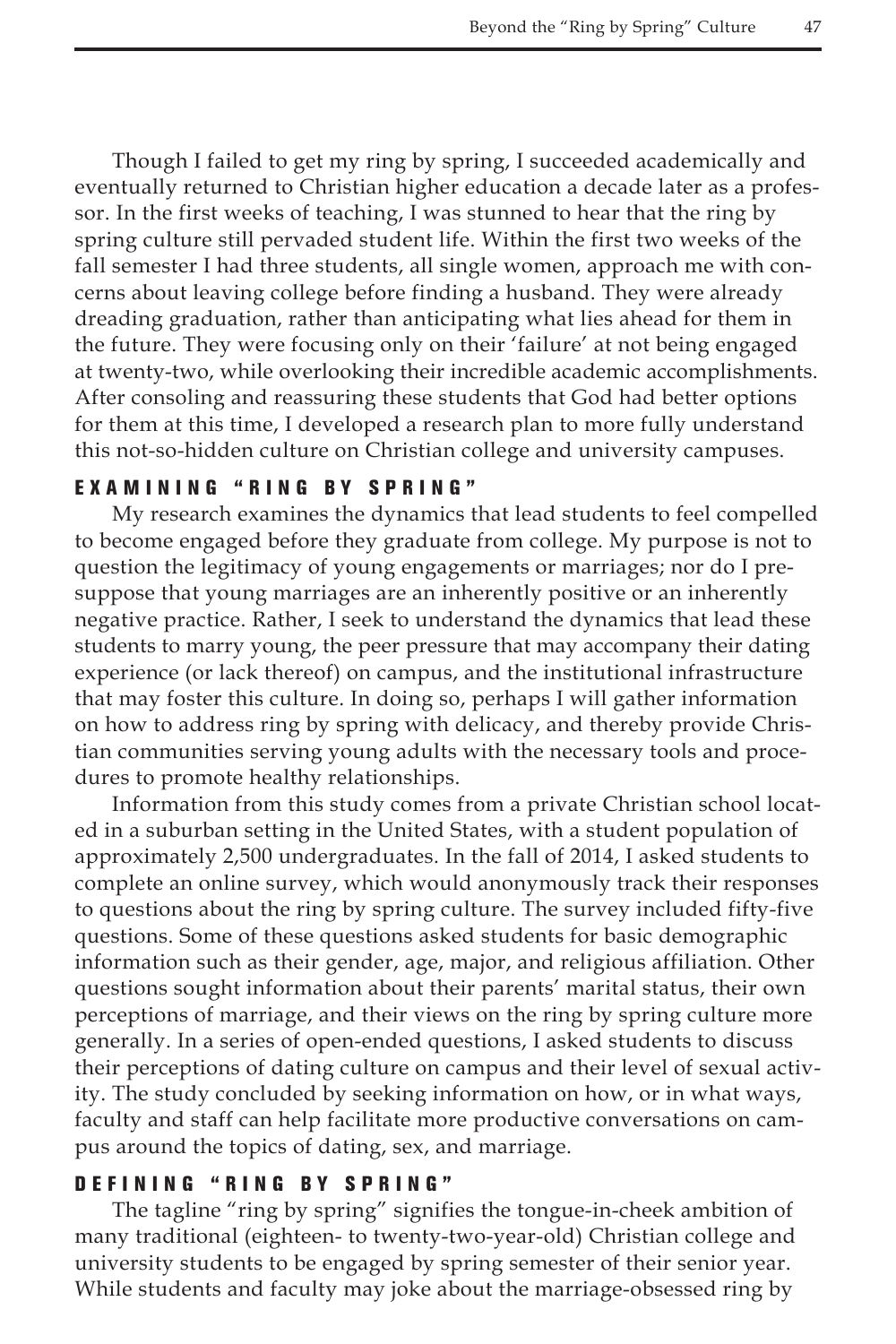spring culture, it dispenses a social psychological burden that follows students, particularly women, throughout their undergraduate experience.

Instead of encouraging men and women of faith to live out their individual vocations which may or may not include marriage, ring by spring culture pressures students to fulfill this sacrament as a cultural requisite for Christian college success. This is how Christian college students themselves,

define "ring by spring":

While students and faculty may joke about the marriage-obsessed ring by spring culture, it dispenses a social psychological burden that follows students, particularly women, throughout their undergraduate experience.

"The silly notion that, in Christian universities, the goal of couples (particularly women) is to attain a ring by spring. This puts pressure on people in relationships to commit to one another prematurely and also those not involved in relationships to couple up and rush into a committed relationship."

"When a girl is supposed to get engaged by the spring of her senior year"

"A social pressure to be proposed to before you are done with school"

"Put a ring on her finger before spring"

"The desperate act of finding a husband before stepping out into the scary real world. I hear it most particularly described as a female goal. I also see it as the idea that finding a husband after school is highly improbable and extremely difficult, which in my opinion is ridiculous."

"The goal of a woman to find a husband by the spring of her final year of college. In my experience, men are not pressured in the same way women are when it comes to this phrase."

"The phenomenon (typically experienced at Christian universities and by heterosexual couples) where dating couples in their last year of college get engaged sometime during their final spring semester."

"Gurrl, you betta find yourself a man by the time you graduate!"

These are just a few—roughly 5%— of the responses received from the survey questions related directly to the ring by spring phenomenon. Not surprisingly, the students report that they feel an incredible amount of pressure. In fact, 60 of the 139 responses to the question, "What is ring by spring?" use the word "pressure" to describe the sentiment behind the ring by spring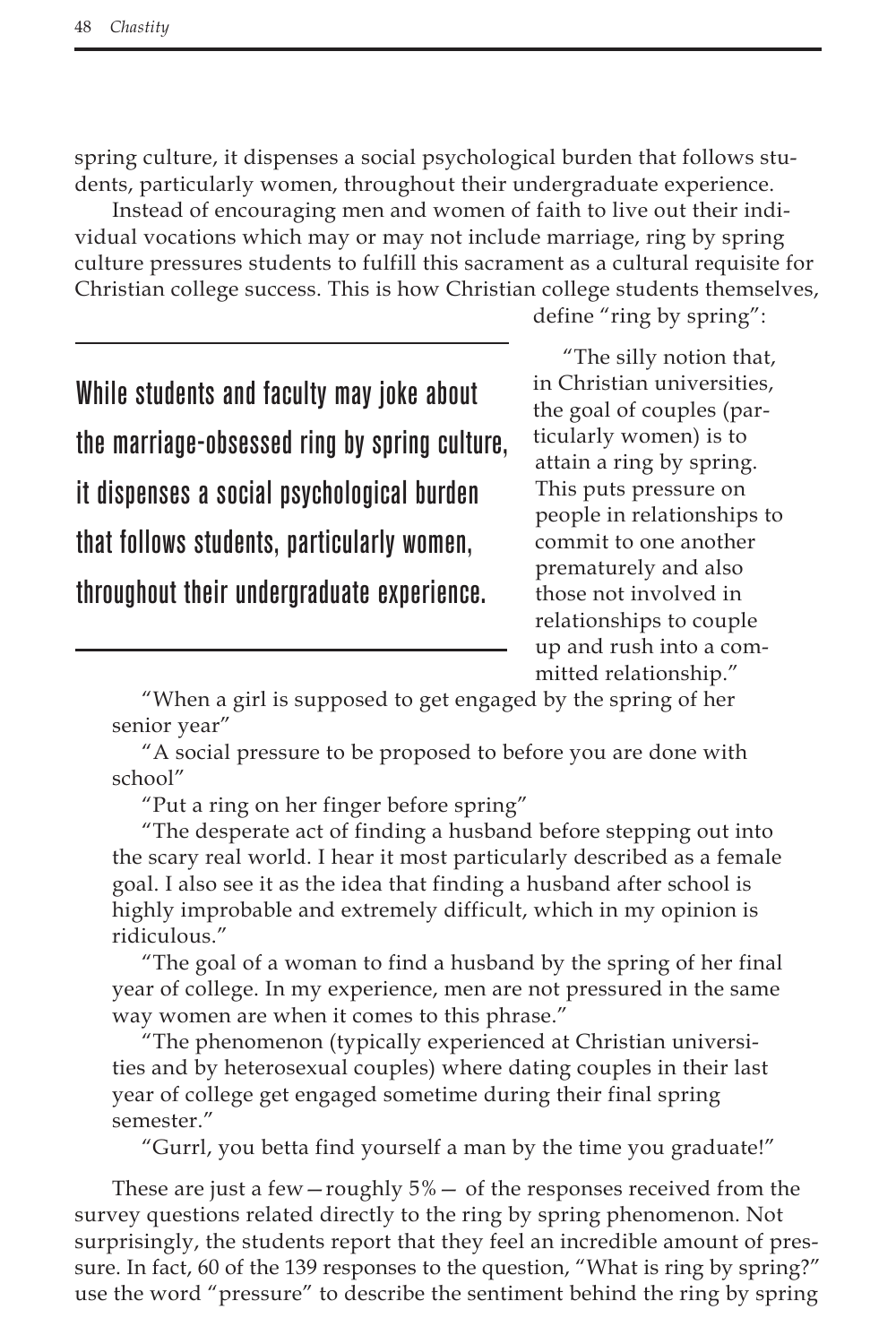culture. When asked directly if students feel pressured to be married, at least 67% of students say they feel at least a little bit of pressure.

Where does this pressure come from? Of the social groups encouraging students to marry, their peer groups (33%), family (26%), churches (24%), and society in general (34%) are among those mentioned most frequently by respondents. Professors and student life staff on campuses, on the other hand, are among the groups least mentioned by them (only 3% of respondents, or 5 students). Yet, the culture continues to permeate Christian college and university campuses because of students' interactions with one another: 84% of student respondents report that they hear conversations about ring by spring at least occasionally, and 24% say the topic comes up often.

Women feel more pressure to be married than men (see figure 1). It is noteworthy that over 80% of the respondents in this study identify as female. This disproportionate gender response may indicate that women were more interested in communicating their perceptions of ring by spring than men.<sup>1</sup> Pressure to marry is generally higher for women than men due to traditional social expectations of domesticity; additional Christian pressures to refrain from premarital sexual activity (discussed below) may generate a heightened sense of anxiety for women to be in a committed relationship.

|        | Definitely | A Little<br>Bit | <b>Not</b><br>Really | Not at All | Already<br>Married | <b>Total</b> |
|--------|------------|-----------------|----------------------|------------|--------------------|--------------|
| Male   | $\theta$   | 6(22%)          | 12(44%)              | 9 (33%)    |                    | 27           |
| Female | $16(14\%)$ | 54 (48%)        | $20(18\%)$ 19(17%)   |            | 3 (3%)             | 112          |
| All    | 12%        | 43%             | 23%                  | 20%        | 2%                 | 139          |

# *Do you feel pressured to be married?*

Figure 1: Cross Tabulation of Gender and Pressure to Marry

The Christian university where I conducted the study does not keep accurate statistics on how many students become engaged during their undergraduate years. However, the students' perceptions of how many students actually become engaged are vastly exaggerated. I asked students whether they anticipated becoming engaged or being married before they graduated. Only 6.3% of students say that they are either engaged or plan to become engaged before graduation. Given the pressure felt by most students in the survey, there is an evident disconnect between this reality and the students' expectations.

From where do these expectations emerge? My findings suggest that there is a correlation between students who go to church frequently and amount of pressure they feel to marry. That is, the more involved students are in a church community, the more pressure they feel to be engaged or married before they graduate from college.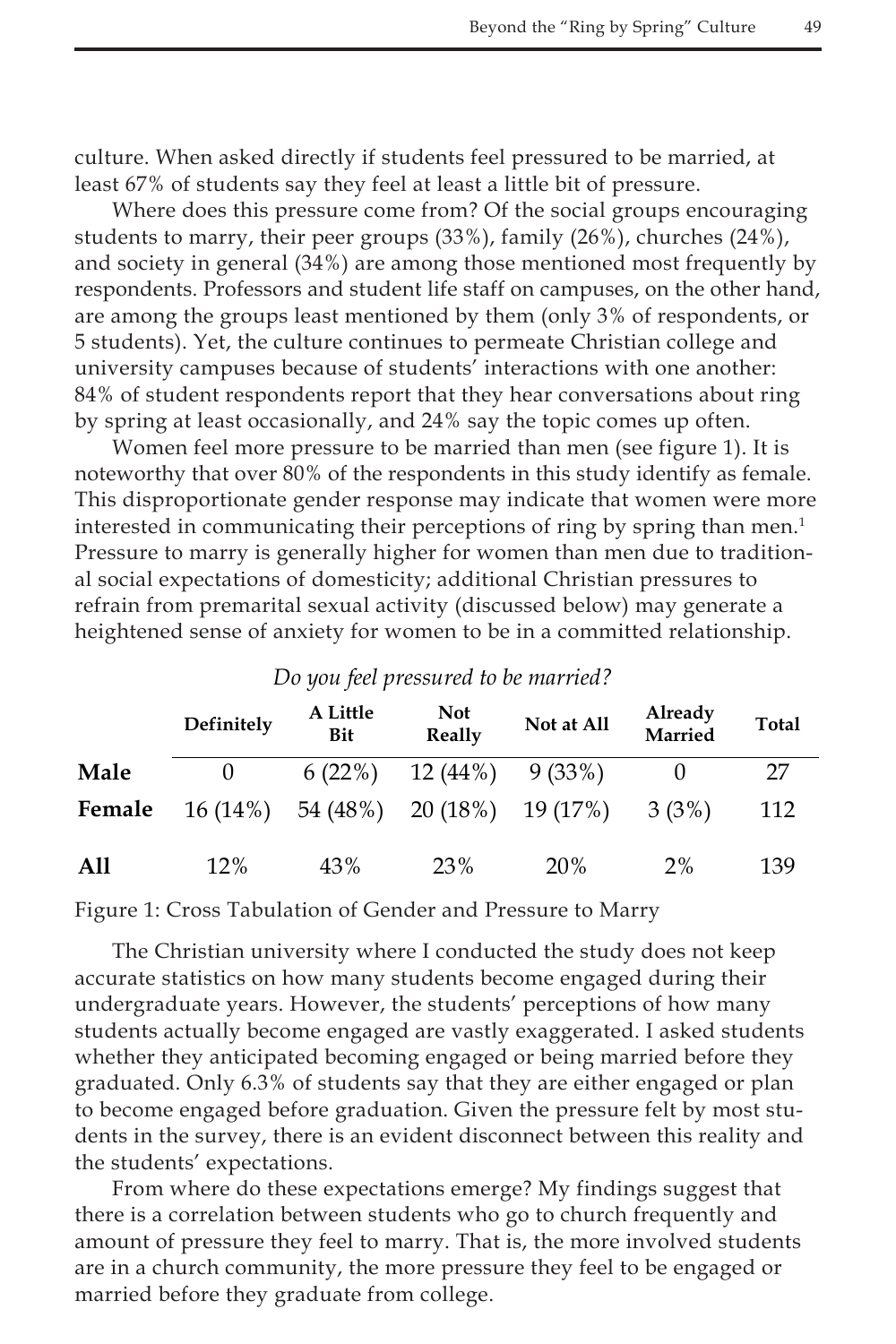Many students at Christian colleges and universities have been brought up in religious households and participated in Christian youth groups throughout adolescence. Clearly, there are a variety of perspectives on marriage within these Christian communities, but traditional Christian theologies communicate that marriage is a portrait or metaphor of God's relationship with the Church. The Apostle Paul writes, "For this reason a

Given the social pressures to become sexually active, young Christians may think the only way to overcome temptation is to marry. But they need more tools to overcome sexual temptation than to simply "put a ring on it."

man will leave his father and mother and be united to his wife, and the two will become one flesh. This is a profound mystery—but I am talking about Christ and the church" (Ephesians 5:31-32, NIV).2 Thus, young unmarried Christians are taught to believe that just as God is fully committed to God's people, they should keep their intimate relationships sacred within marital struc-

tures that allow a couple to demonstrate complete and full commitment to one another. In this sense, it is the norm for Christian communities to promote sexual abstinence until marriage. As a result, single Christian students are expected to remain sexually "pure," which increases the pressure and anticipation to marry.

CHRISTIAN COMMUNITIES AND MARRIAGE PREPARATION

Contemporary Christian communities may be falling short in properly preparing young adults for intimate relationships. In *Premarital Sex in America,* Mark Regnerus and Jeremy Uecker explain:

Churchgoing and religiosity often provide social support and social control for those who remain virgins into adulthood. On the other hand, however, since organized religion is a key source of American's social interaction and a central place to meet people, it actually increases sexual opportunity. So virginity in the pews becomes quite rare, given enough time.<sup>3</sup>

Given the social pressures outside the church for them to become sexually active, Christian young people may think the only way to overcome temptation is to marry. They may see marriage as the only way to be sexually active and free from religious guilt. This is an honorable notion, no doubt, but young adults require more tools to overcome sexual temptation than to simply "put a ring on it." Young Christians admit to pushing the boundaries when it comes to sex.<sup>4</sup>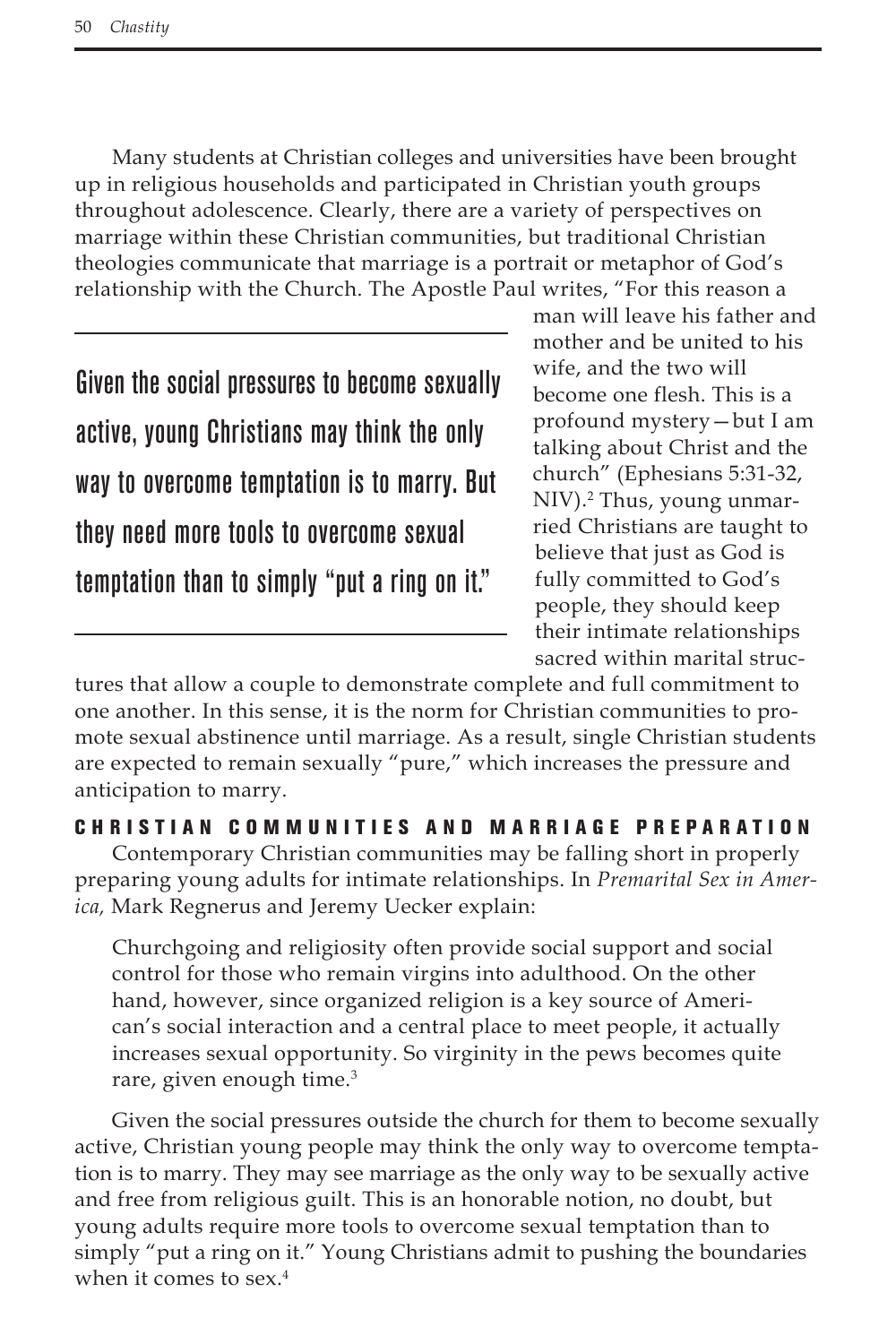When marriage becomes the only solution to overcome temptation, then having sex becomes a primary reason a couple decides to marry. The danger in this, as most people recognize, is that marriage is the union between two people with different backgrounds, expectations, and family structures, which make for inevitable conflict after the honeymoon.

Given that an alarming number of evangelical Christian marriages will end in divorce,<sup>5</sup> it seems reasonable that the ring by spring culture, with its attendant pressure to marry young with little to no marital preparation, may be an unhealthy practice on Christian college and university campuses. While divorce is generally considered the primary indicator of a failed marriage, there may be other consequences to marrying young that young adults do not consider before tying the knot. For instance, persons' identities continue to develop through the mid-twenties, and some people change drastically between their college years and early adulthood.

Delaying marriage can have significant benefits for college-aged men and women. Information from the National Campaign to Prevent Teen and Unplanned Pregnancy, the National Marriage Project at the University of Virginia, and the RELATE Institute reveals that later marriage allows both men and women to pursue post-graduate education, establish themselves in their careers, and become financial stable. The economic benefits of waiting to get married more greatly impacts women. According to the study, women may make as much as \$18,000 more per year if they wait until their thirties to marry.<sup>6</sup>

Finally, the pressure to marry early often leads to the vocation of singleness being undervalued in Christian communities. The Apostle Paul writes, "I wish that all were as I myself am. But each has a particular gift from God; one having one kind and another a different kind. To the unmarried and the widows I say that it is well for them to remain unmarried as I am" (1 Corinthians 7:7-8), and then he goes on to extol some benefits of remaining single (7:25-35). He teaches that singleness is a *gift* that many are called to live out, and faithfully embracing it is righteous in the eyes of God. Yet rarely is singleness celebrated or encouraged in this way in Christian circles. Too often, being single is seen as deviant or abnormal. Healthy family-based gatherings and couples' retreats are pervasive in Christian communities, but many single-focused groups are perceived as glorified "meet-markets," places for nonmarried individuals to mingle with potential marriage partners. Singlehood then becomes invisible, as though it is not an option for adult Christians. This only increases the pressure to find a partner as way to be seen as "successful" in those communities.

#### ADDRESSING RING BY SPRING

Marriage is also honorable in the eyes of God. Yet the pressure to marry young seems to be distracting some students from pursuing their callings. Undergraduate students' engagements and marriages are very personal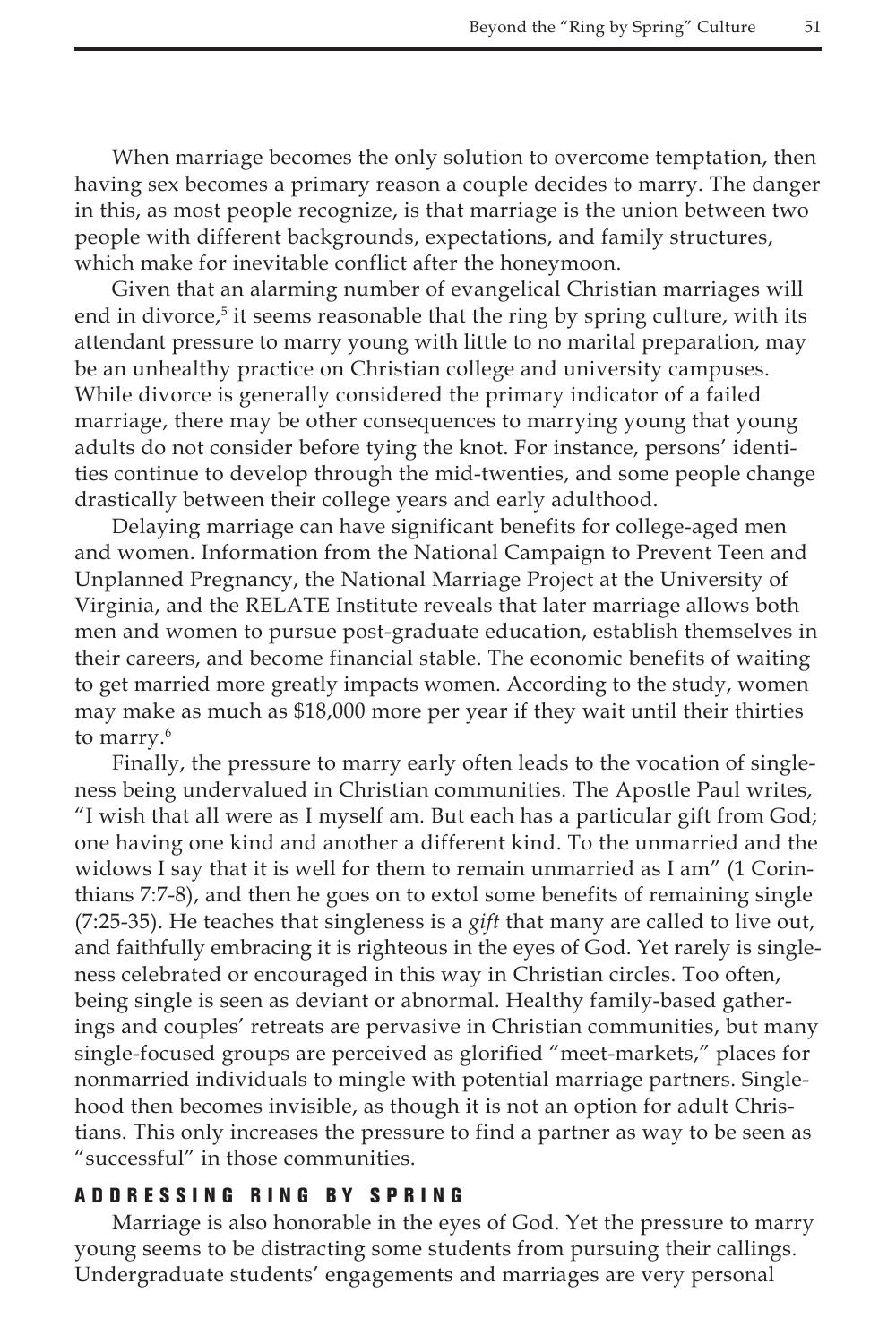matters, but I think many students (like the ones who approached me) would appreciate some faithful guidance. Their decision to attend a Christian college or university typically involves some embrace of the "mind and heart" education—both inside and outside of the classroom—that such schools provide.

Christian campuses should review to what extent the ring by spring culture is perpetuated by their institutional structures. They have a responsibility to guide students to pursue healthy relationships. This does not imply thwarting all engagements on campus or stifling students' personal goals of finding a spouse. Rather, faculty and staff should use their disciplinary knowledge, theological convictions, professional training, and personal relationships to better educate students on the implications of their marital engagement for life "beyond the ring."

A plethora of resources for marital preparation are available from both Christian and non-Christian perspectives, ranging from pre-marital counseling with pastors and marriage and family therapists, to books and quizzes to review with your mate, to online programs and articles to walk you through the engagement process. Even so, how many Christian college students seek out these materials? In a second wave of research in which only engaged or married students were polled, I asked students to describe their preparation for marriage. Only 43% were enrolled in pre-marital counseling and only 20% had purchased marital preparation books or materials. It is clear that more guidance is required to better equip students for a lifetime commitment to another person.

I asked students with whom, or in what context, they would like to discuss marriage and sex. They prefer to have intimate discussions privately with family members or church leaders rather than large-group, impersonal discussions about these issues, and are even less interested in private conversations with faculty and staff (see figure 2).

# *Outside of romantic relationships, where should there be more discussions about marriage and sex?*

|                                 | Marriage | <b>Sex</b> |
|---------------------------------|----------|------------|
| <b>Privately with Friends</b>   | 55%      | 59%        |
| <b>Privately with Parents</b>   | 51%      | 49%        |
| Privately with Religious Leader | 35%      | 36%        |
| University-wide Forum           | 27%      | 38%        |
| <b>Residence Life Meetings</b>  | 24%      | 42%        |
| Privately with Faculty          | 10%      | 11%        |
| <b>Privately with Staff</b>     | 8%       | 10%        |
| No One                          | 5%       | 3%         |

Figure 2: Preferences for Discussions about Marriage and Sex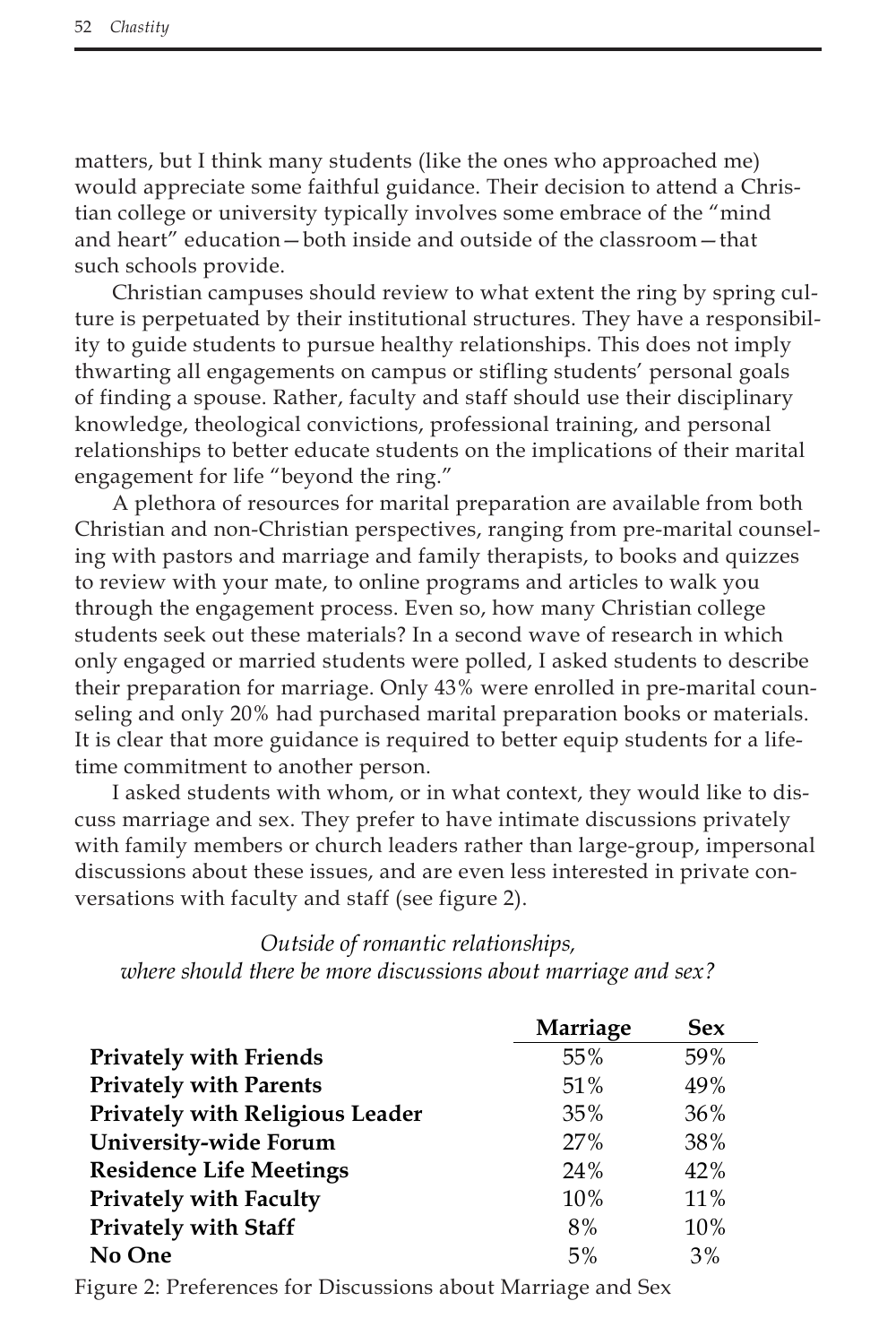There may be occasional faculty members who speak to students about marriage. However, students report that the majority of their conversations about marriage are with persons unaffiliated with the university (specifically, family and church members). Indeed, 90% of the respondents in my study indicate that their conversations around engagement and marriage are among peers or with their families, rather than among faculty, staff, or administrators on campus.

Christian colleges and universities have resources to support students who find themselves at a relationship crossroads: a faculty population of highly educated, successful Christian adults who deeply care about the students in their classes; a student life center that connects with our students on a personal level every day; a student health center with trained counselors and health educators to encourage healthy lifestyles and promote selfcare; and an eager and curious student population directly affected by the ring by spring culture.

## C O N C L U S I O N

Many Christian college and university students feel pressure to become engaged or marry before they complete their senior year. Christian schools typically claim little responsibility for perpetuating the ring by spring culture, but once they recognize that it exists, its potential harm requires their attention. Offering traditional undergraduates the appropriate resources to plan their engagement and marriage decisions—such as workshops, seminars, pre-marital counseling sessions, or references to external sources would benefit them during their college years and give their future marriages a better chance to succeed.

How Christian colleges and universities nurture young adults' convictions regarding Christian dating is an essential discussion for all Christian communities. Mentoring resources must include supporting students as they discern whether to marry young, a choice that is arguably one of the most formative decisions of their lives. Specifically, they must handle the ring by spring culture with care, especially as it pressures some students to become engaged and to enter into marriage at a much earlier age than in the wider culture.<sup>8</sup>

Jonathan Grant argues that Christian thinking about marriage should be countercultural:

We must reframe marriage as an essential part of the community of the church. It is not simply enough to wave the happy couple off into the sunset; the goal of Christian marriage is not to see two lone rangers become one long ranger—it is that they become part of the wider faith community. By investing time in those entering into marriage, we can better help them to understand the nature of their commitment to reach the maturity required to sustain the covenant.<sup>9</sup>